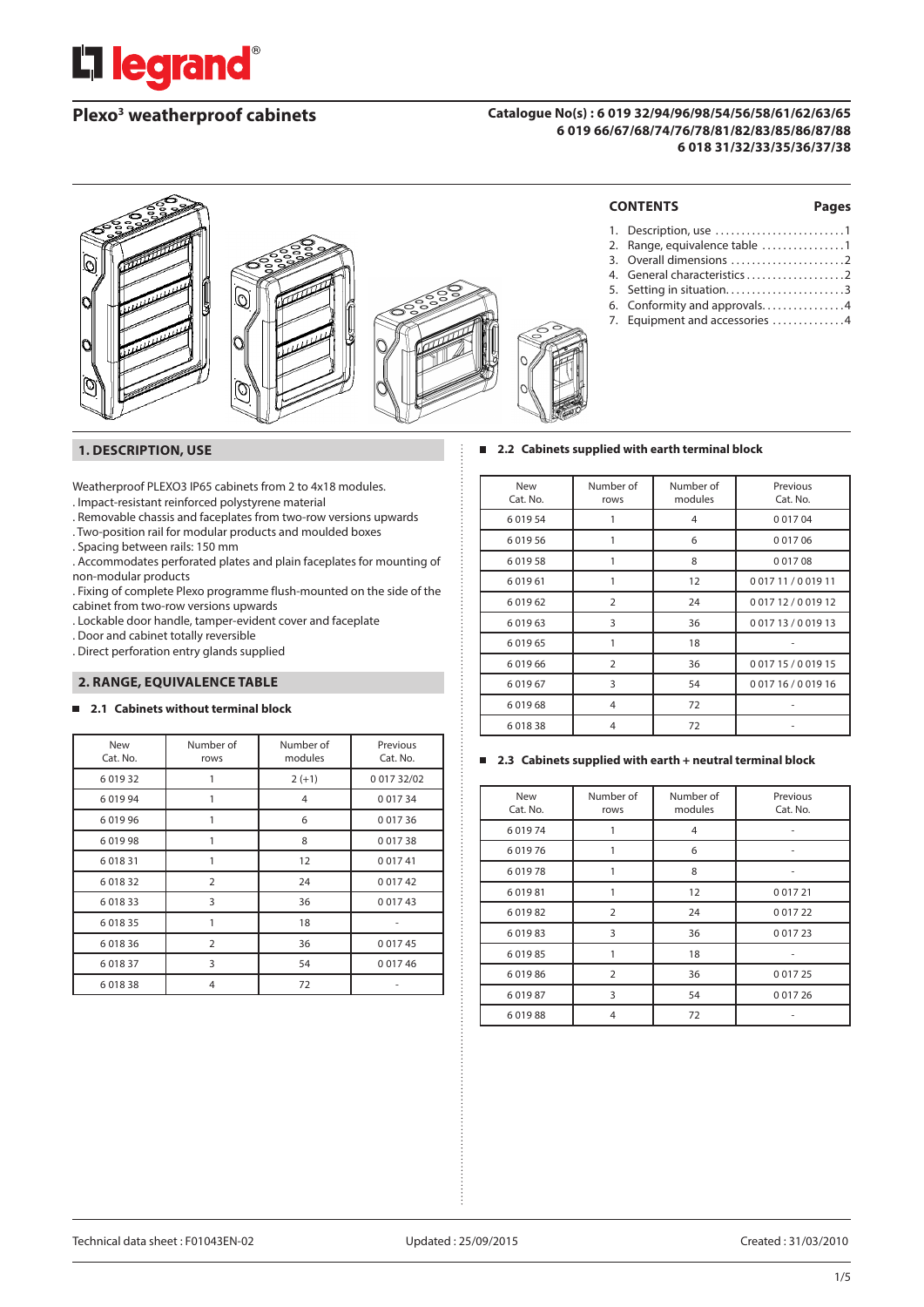### **3. OVERALL DIMENSIONS**

**3.1 -Two- to eight-module cabinets**



|                | Dimensions (mm) |     |     |     |                          |  |
|----------------|-----------------|-----|-----|-----|--------------------------|--|
| Cat. Nos       | A               | B   |     |     |                          |  |
| 6 0 1 9 3 2    | 109             | 93  | 174 | 94  | $\overline{\phantom{a}}$ |  |
| 6 019 94/74/54 | 115.6           | 128 | 200 | 120 |                          |  |
| 6 019 96/76/56 | 115.6           | 164 | 200 | 120 | 70                       |  |
| 6 019 98/78/58 | 115.6           | 200 | 200 | 120 | 106                      |  |

#### **3.2 Twelve- to eighteen-module cabinets**



|                              | Dimensions (mm) |     |     |     |     |  |
|------------------------------|-----------------|-----|-----|-----|-----|--|
| Cat. Nos                     | A               | B   | C   | D   | E   |  |
| 6 0 18 31<br>6 0 19 8 1/6 1  | 141             | 340 | 282 | 180 | 180 |  |
| 6 0 18 32<br>6 019 82/62     | 161             | 340 | 432 | 330 | 180 |  |
| 6 0 18 33<br>6 0 19 8 3/6 3  | 161             | 340 | 622 | 480 | 180 |  |
| 6 0 18 35<br>6 0 1 9 8 5/6 5 | 141             | 448 | 282 | 180 | 290 |  |
| 601836<br>6 0 19 8 6/6 6     | 161             | 448 | 432 | 330 | 290 |  |
| 6 0 18 37<br>601987/67       | 161             | 448 | 622 | 480 | 290 |  |
| 601838<br>601988/68          | 161             | 448 | 822 | 680 | 290 |  |

#### **4. GENERAL CHARACTERISTICS**

## **4.1 Technical characteristics**

- . Box colour : light grey L750A
- . Cover colour : dark grey RAL 7046
- . Shutter colour : transparent blue . Protection rating : IP65 – IK09
- . Self-extinguishing : 650°C
- . Dual class II insulation
- . Rated operating voltage : 400 V AC 50/60 Hz
- . Rated insulation voltage : 400 V AC 50/60 Hz
- . Short-circuit current: 10 kA
- . Storage and installation temperature:
- Two to eight-module cabinets : -15°C to +55°C (+70°C/24 H)

Twelve to eighteen-module cabinets : -25°C to +55°C (+70°C/24 H) . Operating temperature : -25°C to 40°C

| . Max. permitted current :                   |      |
|----------------------------------------------|------|
| 6 019 32/94/96/74/76/54/56:                  | 32 A |
| 6 019 38/98/78/58:                           | 40 A |
| 6 018 31/35, 6019 81/85/61/65:               | 63 A |
| 6 018 32/33/36, 6019 82/83/86/62/63/66: 90 A |      |
| 6 018 37/38, 6019 87/88/67/68:               | 125A |
| . Permissible loads: 40N per row             |      |

**4.2 Materials** . Box, cover, rail brackets, terminal brackets, hinge cover and faceplate : impact reinforced polystyrene

. Door : transparent polycarbonate

. Handle and door identifier indicator light : polycarbonate

- . Handle bar : glassfibre-reinforced polycarbonate
- . Entry glands : polypropylene + SEBS

. Cover/box screws and springs : stainless steel

. Other screws : zinc-coated steel

. Rails : galvanised steel

#### **4.3 Number of knockouts**

The cabinet has the same number of knockouts on the top and the bottom.

## **4.3.1 Cabinets without terminals**

|             | Number of knockouts on each |                |                |                | Number of entry glands<br>supplied |        |
|-------------|-----------------------------|----------------|----------------|----------------|------------------------------------|--------|
|             | Ø20 mm                      | Ø25 mm         | Ø32 mm         | Ø20 mm         | Ø25 mm                             | Ø32 mm |
| 6 0 1 9 3 2 | $\overline{2}$              |                |                | $\overline{2}$ |                                    |        |
| 601994      | 2                           |                |                |                |                                    |        |
| 601996      | 4                           |                |                |                |                                    |        |
| 601998      | 6                           | 1              |                |                |                                    |        |
| 6 0 18 31   | 7                           | $\overline{2}$ | $\overline{2}$ |                |                                    |        |
| 601832      | 13                          | $\overline{2}$ | $\overline{2}$ |                |                                    |        |
| 601833      | 13                          | $\overline{2}$ | $\overline{2}$ |                |                                    |        |
| 6 0 18 35   | 12                          | 2              | 3              |                |                                    |        |
| 6 0 18 36   | 13                          | 4              | 3              |                |                                    |        |

#### **4.3.2 Cabinets supplied with earth + neutral and earth terminal block**

|             | à connexion automatique   | Obturateurs              |                          |                |
|-------------|---------------------------|--------------------------|--------------------------|----------------|
|             | Bornes auto               |                          | Bornes à vis             |                |
| Réf.        | $1,5 - 4$ mm <sup>2</sup> | $6 - 25$ mm <sup>2</sup> | $6 - 35$ mm <sup>2</sup> | 5 modules      |
| 0 0 1 9 0 2 |                           |                          |                          |                |
| 0 0 1 9 0 4 | 6                         | 1                        | ۰                        |                |
| 0 0 1 9 0 6 | 6                         | 1                        |                          |                |
| 0 0 1 9 0 8 | 6                         | 1                        | ۰                        |                |
| 0 0 1 9 2 1 | 9                         | 5                        | -                        | 1              |
| 0 0 1 9 2 2 | 18                        | 5                        |                          | $\overline{2}$ |
| 0 0 1 9 2 3 | 27                        | 5                        |                          | $\overline{2}$ |
| 0 0 1 9 2 4 | 18                        | 5                        |                          | 1              |
| 0 0 1 9 2 5 | 27                        | 5                        | ٠                        | $\overline{2}$ |
| 0 0 1 9 2 6 | 36                        | 5                        |                          | 3              |
| 0 0 1 9 2 7 | 45                        | 5                        | 5                        | 3              |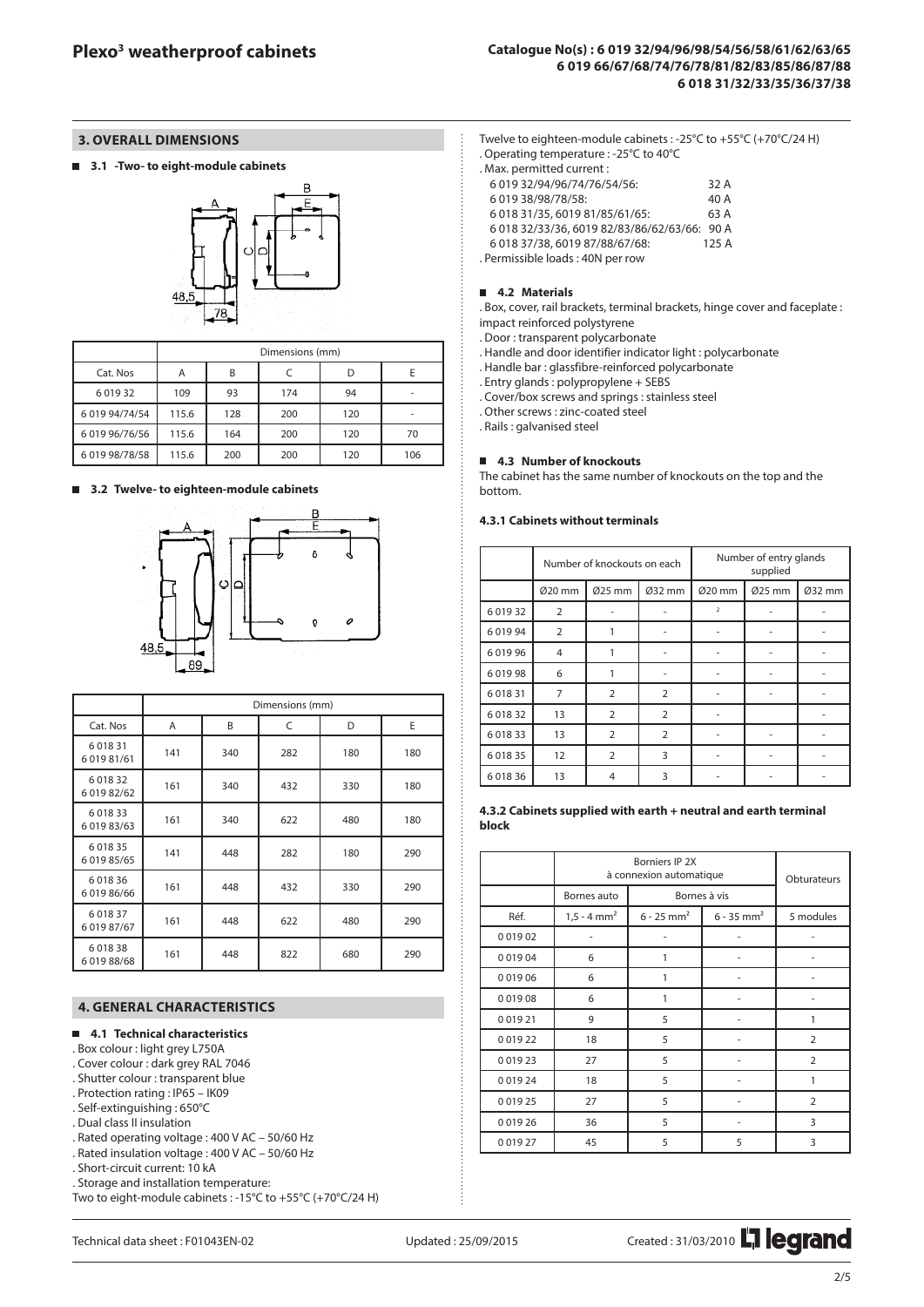## **4. GENERAL CHARACTERISTICS (suite)**

### **4.4 Terminal capacity and number of blanks 4.4.1 Cabinets without terminal block**

|             |                            | IP 2X Terminal blocks    |                            |           |
|-------------|----------------------------|--------------------------|----------------------------|-----------|
|             | Screw terminals<br>Earth   |                          | Screw terminals<br>Neutral | Plugs     |
| Cat. No.    | $1.5 - 16$ mm <sup>2</sup> | $6 - 25$ mm <sup>2</sup> | $1.5 - 16$ mm <sup>2</sup> | 5 modules |
| 6 0 1 9 3 2 |                            |                          |                            |           |
| 6 0 19 9 4  |                            |                          |                            |           |
| 601996      |                            |                          |                            |           |
| 601998      | ۰                          | ۰                        |                            | ۰         |
| 6 0 18 31   |                            |                          |                            |           |
| 6 0 18 32   |                            | ۰                        |                            | ٠         |
| 6 0 18 3 3  |                            |                          |                            |           |
| 6 0 18 35   |                            |                          |                            |           |
| 6 0 18 36   |                            |                          |                            |           |
| 6 0 18 37   |                            |                          |                            |           |
| 601838      |                            |                          |                            |           |

#### **4.4.2 Cabinets supplied with earth terminal block**

|             |                            | IP 2X Terminal blocks    |                            |                |
|-------------|----------------------------|--------------------------|----------------------------|----------------|
|             | Screw terminals<br>Earth   |                          | Screw terminals<br>Neutral | Plugs          |
| Cat. No.    | $1.5 - 16$ mm <sup>2</sup> | $6 - 25$ mm <sup>2</sup> | $1.5 - 16$ mm <sup>2</sup> | 5 modules      |
| 6 0 19 5 4  | 4                          |                          |                            |                |
| 6 0 19 5 6  | $\overline{4}$             | ٠                        |                            | ۰              |
| 601958      | 8                          |                          |                            |                |
| 601961      | 12                         | 1                        |                            |                |
| 6 0 1 9 6 2 | 16                         | 1                        |                            | $\overline{2}$ |
| 6 0 1 9 6 3 | 21                         | 1                        |                            | $\overline{2}$ |
| 6 0 1 9 6 5 | 16                         | 1                        |                            | 1              |
| 601966      | 21                         | 1                        |                            | $\overline{2}$ |
| 6 0 1 9 6 7 | 26                         | 1                        |                            | 3              |
| 601968      | 34                         |                          |                            | 3              |

## **4.4.3 Cabinets supplied with earth + neutral terminal block**

|          | Screw terminals<br>Earth      |                             | Screw terminals<br>Neutral                                   | Plugs |                |
|----------|-------------------------------|-----------------------------|--------------------------------------------------------------|-------|----------------|
| Cat. No. | $1.5 - 16$<br>mm <sup>2</sup> | $6 - 25$<br>mm <sup>2</sup> | $1.5 - 16$<br>$6 - 25$<br>mm <sup>2</sup><br>mm <sup>2</sup> |       | 5 modules      |
| 601974   | $\overline{4}$                |                             | 4                                                            |       |                |
| 601976   | $\overline{4}$                |                             | $\overline{4}$                                               |       |                |
| 601978   | 8                             |                             | 8                                                            |       |                |
| 601981   | 12                            | 1                           | 12                                                           | 1     | 1              |
| 601982   | 16                            | 1                           | 16                                                           | 1     | $\overline{2}$ |
| 601983   | 21                            | 1                           | 21                                                           | 1     | $\overline{2}$ |
| 601985   | 16                            | 1                           | 16                                                           | 1     | 1              |
| 601986   | 21                            | 1                           | 21                                                           | 1     | $\overline{2}$ |
| 601987   | 26                            | 1                           | 26                                                           | 1     | 3              |
| 601988   | 34                            |                             | 34                                                           | 1     | 3              |

## **5. SETTING IN SITUATION**

**5.1 Vertical positioning**



**5.2 Horizontal / sloping positioning**





Technical data sheet : F01043EN-02 Updated : 25/09/2015 Created : 31/03/2010 Nunder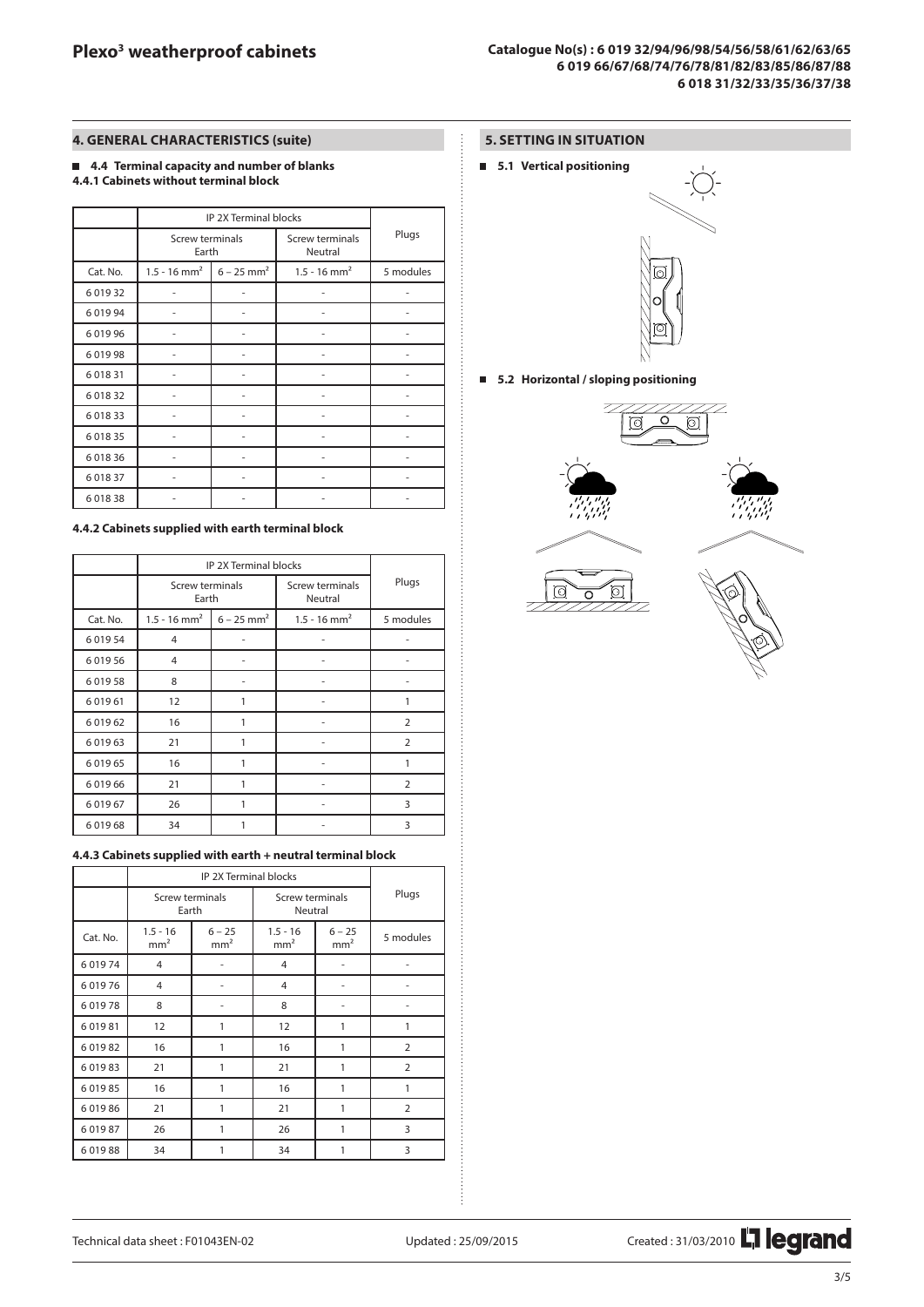## **6. CONFORMITY AND APPROVALS**

IEC 60 439-3 IEC 60 695-2-11 IEC 62 262 IEC 62 208 RoHS WEEE REACH

## **7. EQUIPMENT AND ACCESSORIES**

**7.1 Plate for fixing flush-mounted Plexo wiring devices Cat. No.**   $\blacksquare$ **0 019 71 from two-row cabinet versions upwards**



**7.2 Key lock Cat. No. 0 019 66** Key lock no. 850



**7.3 Joining kit Cat. No. 0 019 67** Used to run cables between two cabinets or horizontal or vertical multifunction sleeves, while maintaining IP65 protection



## **7.4 Sealing kit Cat. No. 0 019 68**

Set of two sealable terminal shields for covers and eight sealable brackets for faceplates.

## **7.4.1 Sealable terminal shields for covers**



**7.4.2 Sealable brackets for faceplates**



**7.5 Set of four wall mounting lugs Cat. No. 0 019 69**





Two modules: vertical only.

#### **7.6 Blanking plates Cat. No. 0 019 61**

Set of five, separable into modules or half-modules, dark grey RAL 7046.

#### **7.7 Direct perforation entry glands Cat. No. 0 019 55**

Pack comprising 2 ISO Ø32 mm entry glands, 5 ISO Ø25 mm entry glands and 10 ISO Ø20 mm entry glands. These entry glands maintain the cabinet's IP65 and IK09 ratings.



Technical data sheet : F01043EN-02 Updated : 25/09/2015 Created : 31/03/2010 THE COTANG